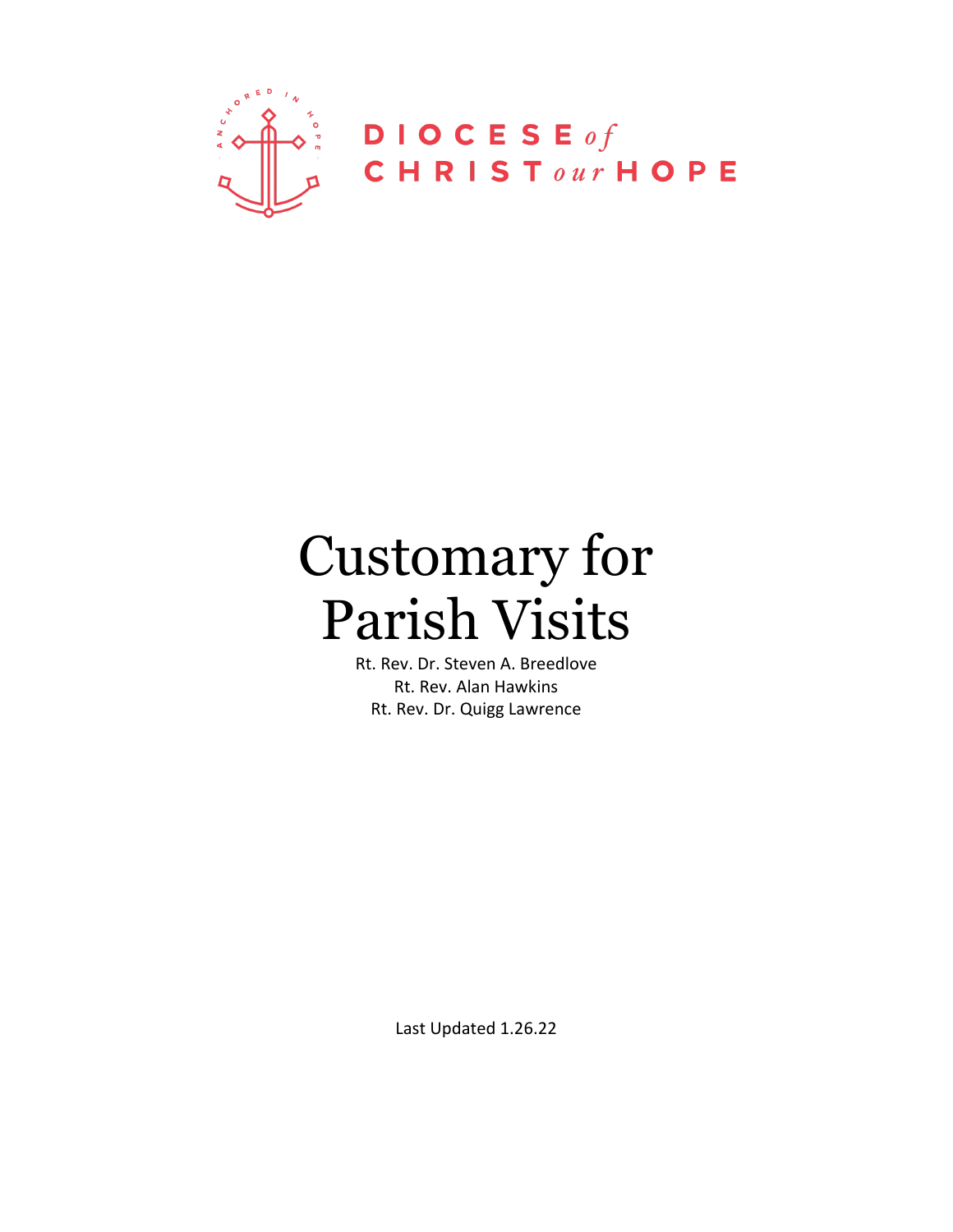## **Preface to Parish Visits**

Throughout Anglican Church history, it has been customary for the local parish to receive an annual visit from the bishop of their diocese. The purpose of these visits is primarily pastoral and relational – a time when the bishop, clergy, and congregation can come together around the spiritual and strategic needs of each church community.

We consider it a great privilege and blessing to visit your church each year. This is a highlight of our ministry – central to our desire to serve our clergy and churches – and we pray that it will be a highlight of your year as well. Full participation by all or most of the lay leaders, clergy and spouses, and ministry staff is **optimal**. Please plan ahead with your team to make the most of the visit!

To that end, we will proactively set up a weekend visit several months ahead of time. Once we lock in on dates, please ensure to place this on your personal and church calendars and protect those dates. Six weeks prior to your visit, Canon Ben Bowman will send you this customary. Please read it carefully and begin to frame your expectations and desires for the parish visit. One month prior to your visit Bp. Steve or Bp. Quigg will contact you to begin planning the details of your visit.

Your point of contact for parish visits is Canon Ben Bowman (bbowman@adhope.org). Please direct all parish visit questions and plans to him.

We look forward to visiting you!

Bishops Steve, Alan, and Quigg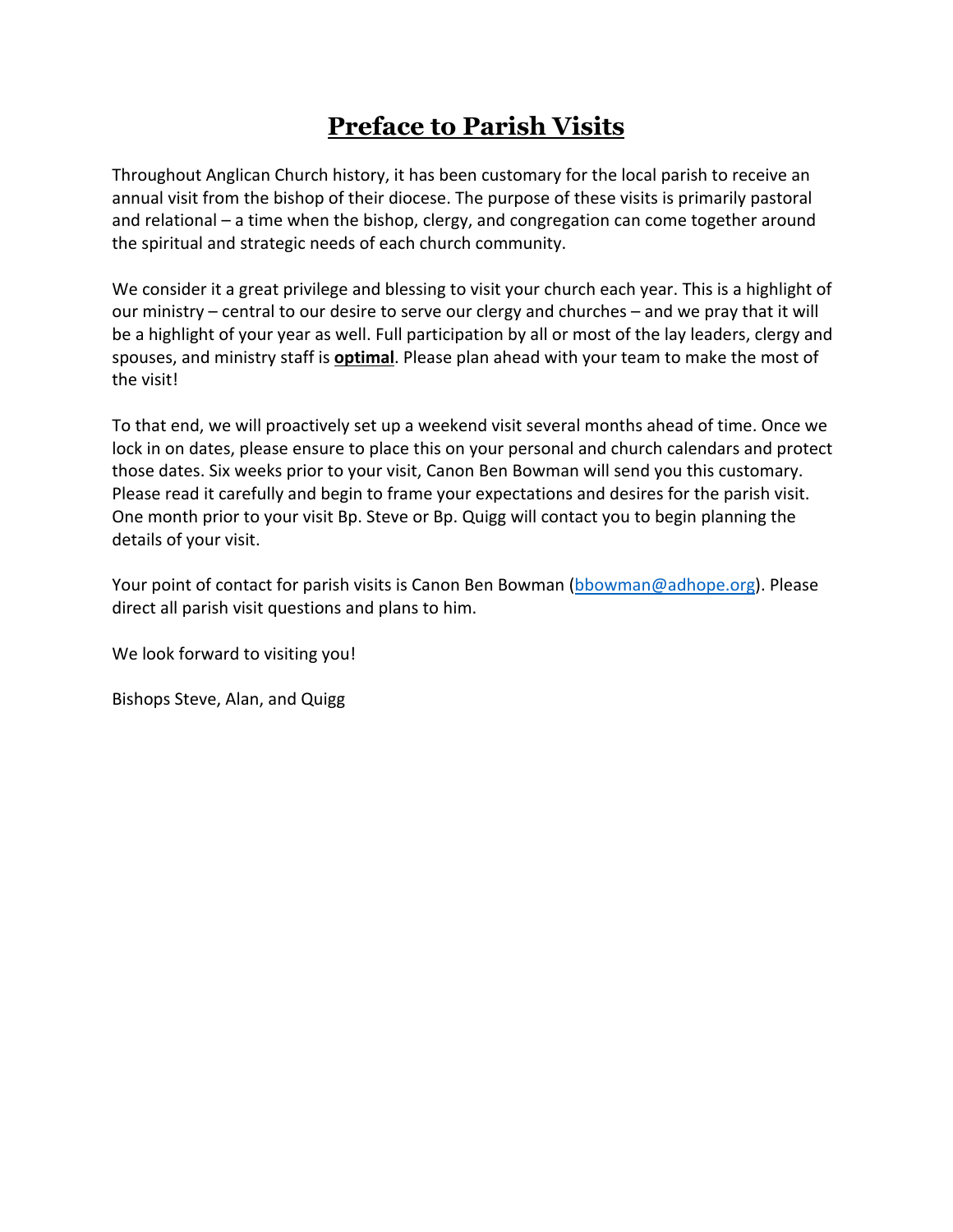## **Overview of Parish Visits**

There are **standard** parish visit activities and **optional** parish visit activities, depending on the needs of the parish. Standard parish visit activities are those that apply to any visit at any given time. Optional parish visit activities only apply to visits at particular moments in the life of a parish. The rector and his staff are responsible for coordinating all required standard parish visit activities with Canon Ben Bowman and the bishop. If the parish visit requires one or more optional activities, please alert Canon Ben Bowman as soon as possible.

## Standard Bishop's Visit Activities

#### **Expected:**

One on one meetings with clergy: *Required for all clergy associated with the congregation, unless excused by the bishop.* 

Dinner with the Rector and his wife

Meetings with ordinands

The bishop to preach and celebrate

**Recommended:** Meetings with lay leadership (vestry, bishop's council, etc.)

Meetings with church staff

Fellowship time with the entire parish

*One on one meetings with clergy, dinner with the rector and his wife, and meetings with ordinands are required. Meetings with lay leadership and church staff are highly recommended but left to the rector's discretion. Fellowship time with the entire parish is recommended, as well. This is a great opportunity for the bishop to engage the congregation and cast vision for the ministry of the diocese. The bishop normally preaches and celebrates.*

## Optional Bishop's Visit Activities

Confirmations, receptions, reaffirmations

Baptisms

Ordinations

Installation of a rector

Dedication of a new worship space

Launching of a major stewardship campaign

Commissioning or licensing of lay ministers, new church plants, launch teams, or missionaries

Targeted ½-day retreats led by the bishop, his spouse, or another member of the diocesan leadership.

*These activities are available for any parish visit, if needed. Because they require extra preparation, please alert Canon Ben Bowman as soon as possible if you plan to include any of these activities in your parish visit. Below you will find further instructions for including each of these items in your visit, as well as links to appropriate liturgies and orders of service.*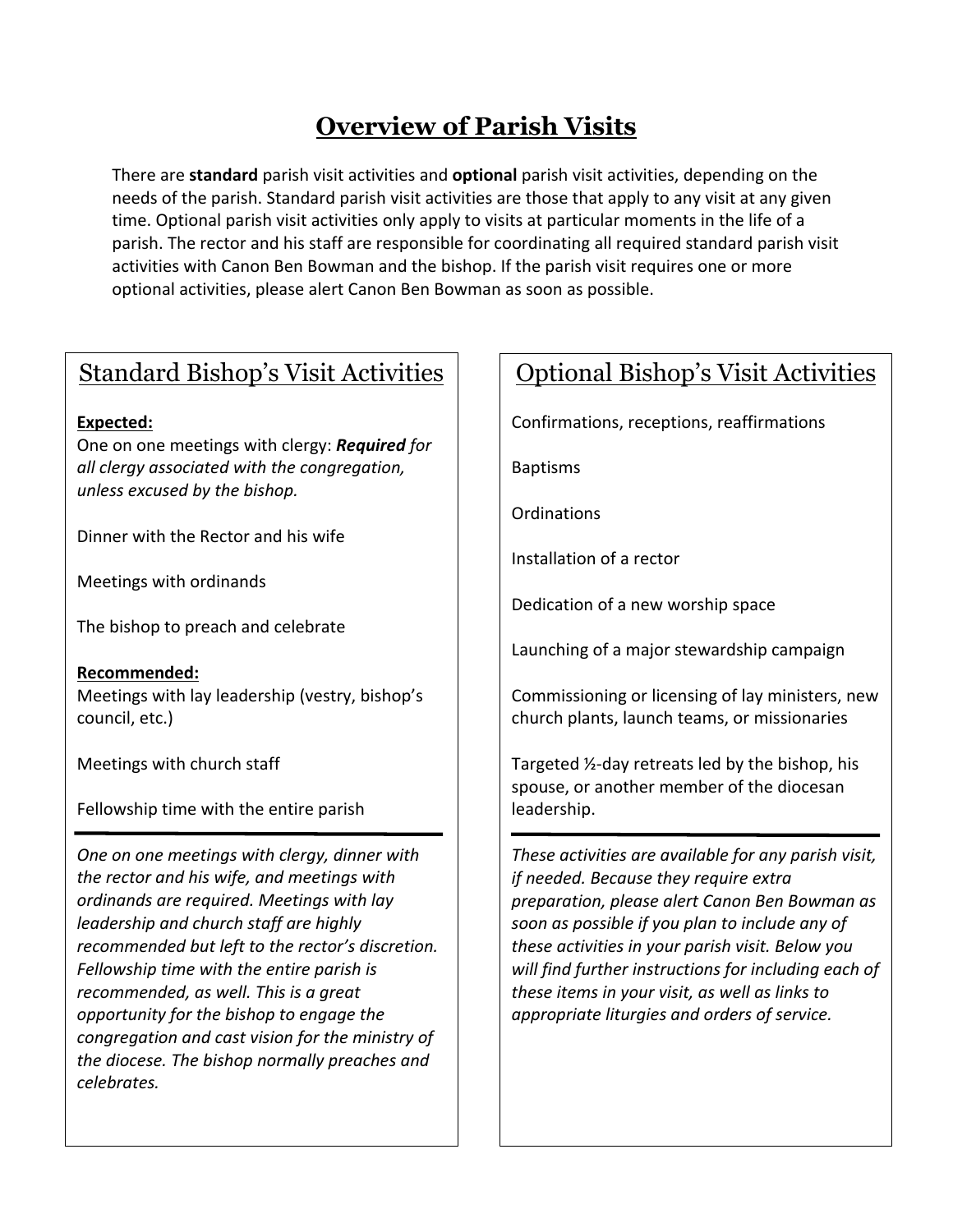## **Liturgical Instructions**

#### **Standard Sunday Worship**

- The Bishop will normally determine the texts and theme of the sermon. This will be confirmed with the Rector with plenty of time to make adjustments to the preaching schedule.
- We will accommodate local liturgical customs, but it is important that you walk through the Sunday liturgy in advance with the Bishop and review any local sensibilities.
- The Diocese has authorized the following "family" of Eucharistic Prayers:
	- ACNA (Anglican Standard Text) Prayer of Consecration
	- ACNA (Renewed Ancient Text) Prayer of Consecration
	- 1552 Modern English Prayer of Consecration
	- 1662 Prayer of Consecration
	- Kenyan Prayer of Thanksgiving
	- o Please use any one of the above for the Eucharistic Prayer as they are composed, without alteration. Where an epiclesis is included, it is to be retained.
	- o Please use the following wording for the Fraction anthem, if one is used: "Christ our Passover is sacrificed, once for all upon the cross: Therefore, let us keep the feast."
- Where there is a Deacon, the Deacon is to prepare the altar, read the Gospel, and assist with Holy Communion. If there is no Deacon, the Priest will do so.
- The liturgical color used should reflect the Rite being administered—red for confirmation, ordination, and baptism, or the designated color of the liturgical season for the celebration of the Eucharist. The liturgical color for major feast days always supplants the color for confirmation.
- The Bishop will normally vest in Rochet, Chimere, and Stole, but this can be changed according to local sensibilities.

### **Confirmation, Reception, and Reaffirmation**

**Please Note:** Because confirmation is a more rigorous liturgical service, please coordinate the details of this liturgy with Canon Ben Bowman (bbowman@adhope.org) by sending him your service draft with the full liturgy **two or more weeks ahead of time.**

• We urge all churches to prepare your people to be confirmed, received, or reaffirmed as part of your regular program of adult and youth discipleship. More and more DCH churches find an annual confirmation service to be an essential and life-giving opportunity to bring together intentional discipleship and episcopal ministry in the parish. The process of discipling people toward confirmation, capped by a time of prayer and conversation with the Bishop and a confirmation service the next day is a spiritual highlight in the life of the whole parish. Since confirmation is the culmination of a process of weeks, or months, of Bible study, prayer, and personal discipleship, confirmation weekends require long-range preparation.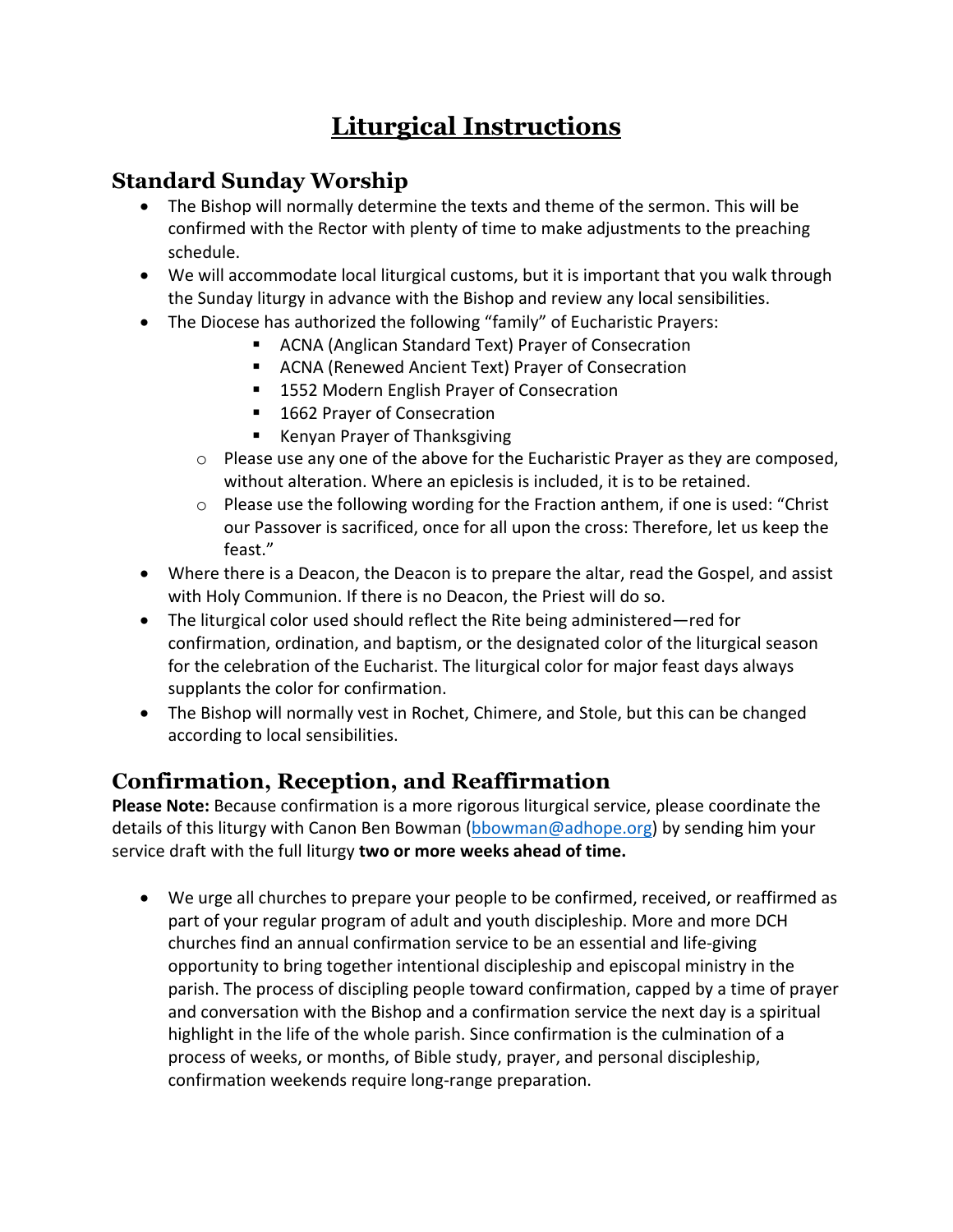#### **Ordination**

**Please Note:** Because ordination is a prescribed liturgical service of the Province, coordinate the details of this liturgy with Canon Ben Bowman (bbowman@adhope.org) by sending him your service draft with the full liturgy **at least two weeks ahead of time**.

- All ordinands for the diaconate and their rectors must make every effort to celebrate each diaconal ordination at an appropriate annual Deanery Retreat. However, exceptions can be made, particularly if there is no expectation (or possibility) for a subsequent presbyteral ordination, or there are extenuating family, travel, or work circumstances. Please contact Canon Ben Bowman (bbowman@adhope.org) to confirm that a diaconal or presbyteral candidate is (or will be) ready to be ordained prior to planning that as a part of an upcoming parish visit and to request a possible exception from the "Deanery Retreat norm" for a diaconal ordination.
- Presbyteral ordinations are normally celebrated in local parish settings, and a parish visit is an opportune time for such an ordination. Again, please coordinate with Canon Ben Bowman to ensure that a deacon has fulfilled (or will fulfill) all requirements prior to scheduling a presbyteral ordination.
- Ordinations follow a prescribed liturgy from the Province. Both diaconal and priestly ordination liturgies are available on the Provincial website (https://bcp2019.anglicanchurch.net).

## **Combined Liturgical Activities**

- At exceptional times, it may be possible to combine baptisms with confirmations, or confirmations and an ordination, etc., during one service led by a bishop. However, these are challenging liturgical services which require careful planning. Before planning for a combined liturgical service, please discuss in detail with Canon Ben Bowman as early as possible within the parish visit planning process. If a combined service can be worked out, the liturgical planning will be handled by Canon Ben Bowman (bbowman@adhope.org). He will provide you with samples of various liturgical services and/or direct you further in planning.
- All unusual or exceptional liturgical services should be confirmed two weeks or more prior to the visit so that the Bishop can walk through the liturgy with the appropriate local leader(s) and make any final decisions necessary to ensure a wonderful time of worship.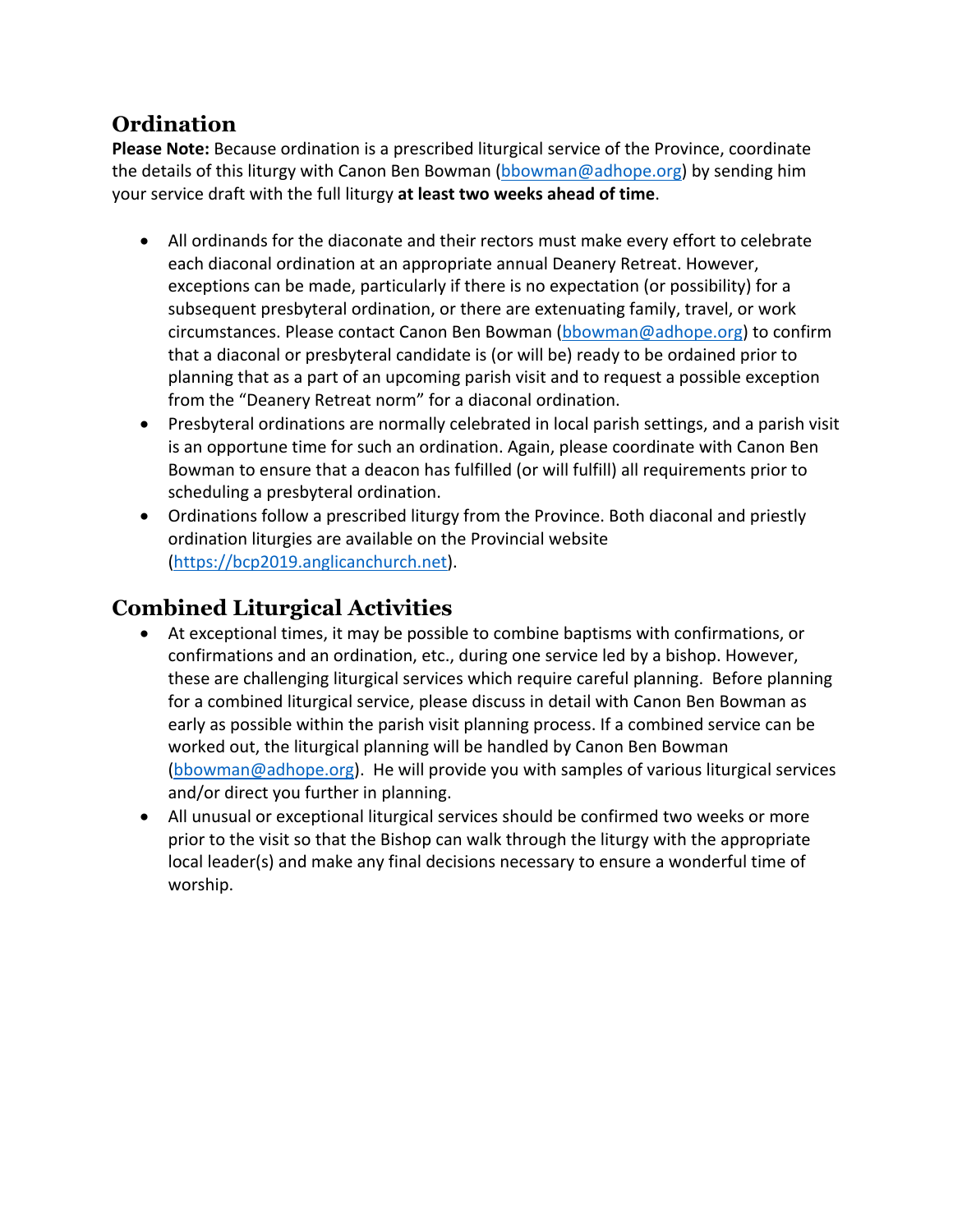## **Planning and Preparation**

#### **Six Weeks Prior to the Parish Visit**

- Canon Ben will contact you to begin planning your visit and send you this customary.
- Begin outlining a schedule for your visit according to the standard and optional items for parish visits listed above.
- Have all clergy complete the Clergy Well-Being Inventory, which can be found under "Resources" on the diocesan website (www.adhope.org). **Please be sure to always download this form anew as it is updated periodically. This will prevent you from using an outdated form.**
- **NOTE:** If you desire to include an ordination, contact Canon Ben at this time to ensure that a proposed candidate for any ordination can be reasonably assured of being ready to be ordained by the time the parish visit occurs.

## **One Month Prior to the Parish Visit**

- Send a draft schedule to Canon Ben that includes:
	- o Arrival and departure details
	- o Meeting details:
		- Attendees (clergy, ordinands, vestry, lay leaders, etc.)
		- § Times
		- Locations
	- o Plans for optional parish visit items
		- If you will be having confirmations, a meeting with all confirmands and the Bishop is required. Though they will all meet together at once, please plan the length of the meeting by calculating 10 minutes/confirmand, with a minimum of 45 minutes and a maximum of 2 hours.
		- If you will be having ordinations, a special retreat with all ordinands and the Bishop is required. Please plan for 3 hours.
- If you will be using any special liturgies (confirmations, ordinations, commissioning, etc.), please reach out to Canon Ben Bowman (bbowman@adhope.org) to confirm and finalize these.
	- o Contact Anne Hammond (ahammond@adhope.org), the Diocesan Administrative Assistant, to provide her with the details for the diocesan announcement about the ordination and the ordination certificate.
	- o If Confirmation Certificates are desired, you can download them under "Resources" on the diocesan website (www.adhope.org).
- All clergy send their completed Clergy Well-Being Inventory to Canon Ben for the bishop to review prior to his visit. These are kept confidential and only viewed by the bishop.
- Canon Ben will finalize the schedule with the Bishop and contact you with confirmation or any changes that need to be made.
	- $\circ$  A call will be scheduled at this time between the rector and the Bishop to touch base on the upcoming visit.